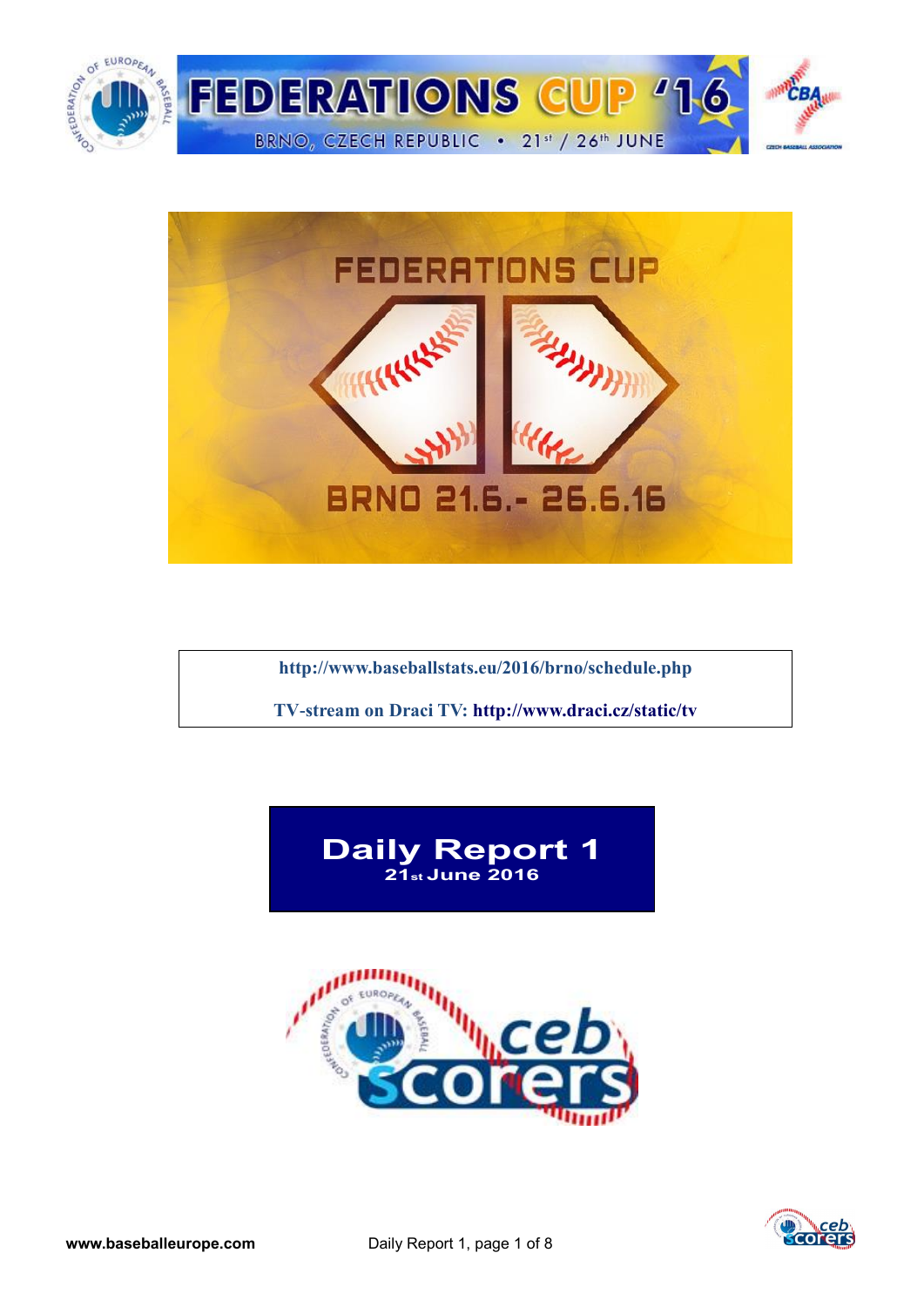

# **Roster**



## **Deurne Spartans Antwerp | BEL**

| ## | Name                      | Pos         | B/T | C1        | Birthdate        |
|----|---------------------------|-------------|-----|-----------|------------------|
|    |                           |             |     |           |                  |
| 3  | VALERIO Alberto           | IF          | R/R | SR        | $30 - 07 - 1980$ |
| 9  | REINA VIANT Leonel        | OF          | R/R | <b>SR</b> | $03 - 08 - 1988$ |
| 10 | DROOGENBROECK Jace        | OF/P        | B/L | <b>SR</b> | $18 - 09 - 1997$ |
| 12 | DE VRIENDT Nick           | ΙF          | R/R | <b>SR</b> | $25 - 07 - 1989$ |
| 13 | LEBACKS Felix             | $\mathbf P$ | R/R | <b>SR</b> | $20 - 11 - 1983$ |
| 18 | DE BENS Joran             | ΙF          | R/R | <b>SR</b> | $12 - 12 - 1989$ |
| 22 | VICENTE Adalberto         | ΟF          | R/R | <b>SR</b> | 18-08-1984       |
| 25 | DE VRIENDT Morris         | ΟF          | B/R | <b>SR</b> | $08 - 01 - 1991$ |
| 27 | VAN DEN BOSCH Dave        | Ρ           | L/L | <b>SR</b> | $06 - 03 - 1985$ |
| 31 | STRAUSS Kyle              | ΙF          | R/R | <b>SR</b> | $20 - 10 - 1988$ |
| 38 | ALVES VILACHA Frank       | P           | R/R | <b>SR</b> | $09 - 04 - 1991$ |
| 44 | JONIS Riugino             | ΙF          | R/R | SR        | $04 - 07 - 1991$ |
| 51 | MESEURE Alain             | ΙF          | R/R | <b>SR</b> | $16 - 04 - 1970$ |
| 55 | LARSEN Mike               | OF          | R/R | <b>SR</b> | $17 - 02 - 1990$ |
| 99 | JIE-SAM-FOEK Jason        | OF/P        | R/R | <b>SR</b> | $05 - 04 - 1989$ |
| 81 | DE VRIEND Ronald          | Coach       |     |           |                  |
| 23 | VERTOMMEN Donald          | Coach       |     |           |                  |
| 80 | DROOGENBROEK Frank<br>VAN | Coach       |     |           |                  |

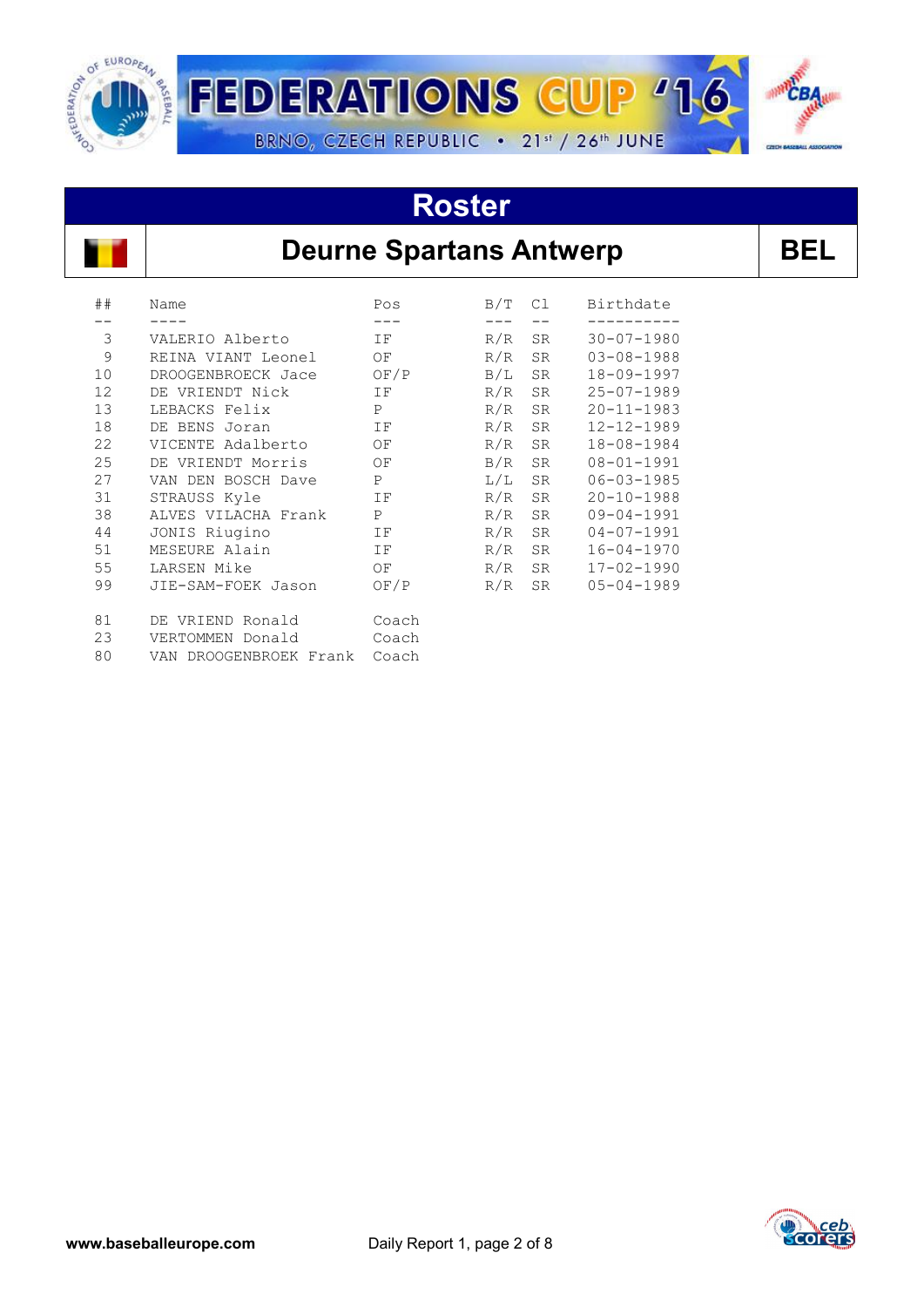

| Teams |  |
|-------|--|
|       |  |

- **Apollo Bratislava (SVK)** Draci Brno (CZE)
	- Buffaloes Blagoevgrad (BUL) **SSHOR Moskvich (RUS)**
- **Deurne Spartans Antwerp (BEL)** Sölvesborg Firehawks (SWE)
- -

| Game            | At time | <b>Ballpark</b> | Pool | <b>Schedule and Results</b><br>Home team                             | Final<br>Visiting team                       | <b>Inn</b>     |
|-----------------|---------|-----------------|------|----------------------------------------------------------------------|----------------------------------------------|----------------|
|                 |         |                 |      |                                                                      | Score                                        |                |
|                 |         |                 |      | Tuesday 21st June                                                    |                                              |                |
| 01              | 10:00   | <b>Brno</b>     | A    | SSHOR Moskvich (RUS)                                                 | $0 - 14$<br>Deurne Spartans Antwerp (BEL)    | $\overline{7}$ |
| 02              | 14:30   | <b>Brno</b>     | Α    | Sölvesborg Firehawks (SWE)                                           | Buffaloes Blagoevgrad (BUL)<br>$9 - 1$       |                |
| 03              | 19:00   | Brno            | Α    | Draci Brno (CZE)                                                     | <b>D</b> Apollo Bratislava (SVK)<br>$12 - 2$ | $\overline{7}$ |
|                 |         |                 |      | Wednesday 22nd June                                                  |                                              |                |
| 04              | 10:00   | <b>Brno</b>     | Α    | Buffaloes Blagoevgrad (BUL)                                          | SSHOR Moskvich (RUS)                         |                |
| 05              | 14:30   | <b>Brno</b>     | Α    | <b>D</b> Apollo Bratislava (SVK)                                     | Sölvesborg Firehawks (SWE)                   |                |
| 06              | 19:00   | <b>Brno</b>     | A    | Deurne Spartans Antwerp (BEL) Draci Brno (CZE)                       |                                              |                |
|                 |         |                 |      | Thursday 23rd June                                                   |                                              |                |
| 07              | 10:00   | <b>Brno</b>     | Α    | <b>D</b> Apollo Bratislava (SVK)                                     | SSHOR Moskvich (RUS)                         |                |
| 08              | 14:30   | <b>Brno</b>     | A    | Deurne Spartans Antwerp (BEL) Buffaloes Blagoevgrad (BUL)            |                                              |                |
| 09              | 19:00   | <b>Brno</b>     | Α    | Sölvesborg Firehawks (SWE)                                           | Draci Brno (CZE)                             |                |
|                 |         |                 |      | Friday 24th June                                                     |                                              |                |
| 10 <sub>1</sub> | 10:00   | <b>Brno</b>     | A    | <b>D</b> Apollo Bratislava (SVK)                                     | Deurne Spartans Antwerp (BEL)                |                |
| 11              | 14:30   | <b>Brno</b>     | A    | Sölvesborg Firehawks (SWE)                                           | SSHOR Moskvich (RUS)                         |                |
| 12 <sup>°</sup> | 19:00   | <b>Brno</b>     | A    | Draci Brno (CZE)                                                     | Buffaloes Blagoevgrad (BUL)                  |                |
|                 |         |                 |      | Saturday 25th June                                                   |                                              |                |
| 13              | 10:00   | <b>Brno</b>     | A    | Deurne Spartans Antwerp (BEL) <b>Note Solvesborg Firehawks (SWE)</b> |                                              |                |
| 14              | 14:30   | <b>Brno</b>     | Α    | Buffaloes Blagoevgrad (BUL)                                          | <b>B</b> Apollo Bratislava (SVK)             |                |
| 15 <sub>1</sub> | 19:00   | Brno            | Α    | SSHOR Moskvich (RUS)                                                 | Draci Brno (CZE)                             |                |
|                 |         |                 |      | Sunday 26th June                                                     |                                              |                |
| 16              | 14:00   | <b>Brno</b>     | Fi   | $\bullet$ : A1 ::                                                    | $\bullet$ :: A2 ::                           |                |

[In each game the home team is named first](http://score.cebeurope.com/2013/antwerp/login.php)

|                | <b>Standing Pool A</b>               |    |           |    |            |           |  |  |  |  |  |  |  |  |  |
|----------------|--------------------------------------|----|-----------|----|------------|-----------|--|--|--|--|--|--|--|--|--|
| Pos            | Team.                                | GP | <b>WO</b> | LO | <b>AVG</b> | <b>GB</b> |  |  |  |  |  |  |  |  |  |
| 1              | <b>Deurne Spartans Antwerp (BEL)</b> |    |           |    | 1000       |           |  |  |  |  |  |  |  |  |  |
| $\overline{2}$ | Draci Brno (CZE)                     |    |           | 0  | 1000       |           |  |  |  |  |  |  |  |  |  |
| $\overline{3}$ | Sölvesborg Firehawks (SWE)           |    |           | Ω  | 1000       |           |  |  |  |  |  |  |  |  |  |
| $\overline{4}$ | <b>D</b> Apollo Bratislava (SVK)     |    | 0         |    | 0          |           |  |  |  |  |  |  |  |  |  |
| 5              | Buffaloes Blagoevgrad (BUL)          |    |           |    | O          |           |  |  |  |  |  |  |  |  |  |
| 6              | <b>SSHOR Moskvich (RUS)</b>          |    |           |    |            |           |  |  |  |  |  |  |  |  |  |

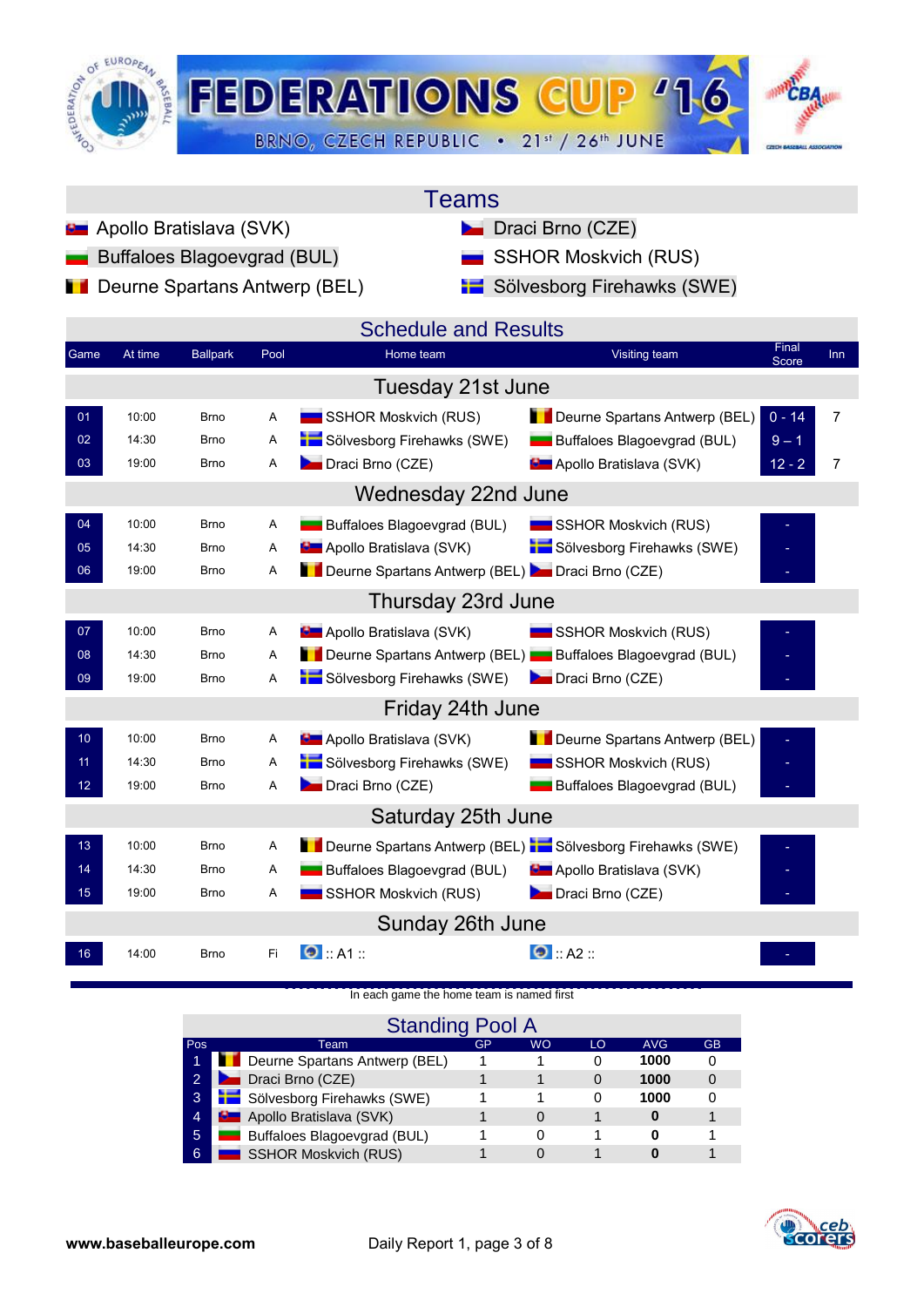

# **Game Summary 1**



**SSHOR Moskvitch (RUS) – Deurne Spartans Antwerp (BEL)**

Score by innings

| SSHOR Moskvich 000 000 0 - 0 4 2    |  |  |  | $(0 - 1)$ |  |
|-------------------------------------|--|--|--|-----------|--|
| Deurne Spartans 002 311 7 - 14 13 0 |  |  |  | $(1 - 0)$ |  |
|                                     |  |  |  |           |  |

Jun 21, 2016 at Brno (Draci)

### **Deurne Spartans 14 (1-0)**

| Player               | AB | R             | H.            | BI           |              |          | 2B 3B HR BB  |   |          |              |              |         |              |               | SB CS HP SH SF SO IBB KL GDP |   |               | PO.      | A              | - F.     |
|----------------------|----|---------------|---------------|--------------|--------------|----------|--------------|---|----------|--------------|--------------|---------|--------------|---------------|------------------------------|---|---------------|----------|----------------|----------|
| REINA VIANT 1f       | 5. | 2             | २             | 4            | O            | $^{(1)}$ |              |   |          | O            |              | $^{()}$ |              |               |                              |   |               |          | O              | $\cap$   |
| DE VRIENDT M<br>-c.f |    | $\mathcal{D}$ |               |              | U            | 0        | $\Omega$     | 3 |          | 0            | <sup>0</sup> | 0       | 0            | O             | $\cap$                       | ∩ | 0             |          | 0              | $\Omega$ |
| JONIS 3b             | 5  |               |               |              | $\cap$       | U        | <sup>0</sup> | Ω | O        | <sup>0</sup> | ∩            | Ω       | 0            | $\Omega$      | $\cap$                       | O |               | 0        | $\Omega$       | $\cap$   |
| ALVES VILACH p       | २  |               | 0             | <sup>n</sup> | <sup>0</sup> | U        | <sup>0</sup> | 1 |          | <sup>0</sup> | $\cap$       | O       | ∩            |               | $\cap$                       |   | O             | $\Omega$ | $\Omega$       | $\cap$   |
| DROOGENBR J p        |    |               | U             |              | 0            | 0        | $\bigcap$    |   | $\Omega$ | $\bigcap$    | $\cap$       | O       | $\Omega$     | <sup>0</sup>  | $\bigcap$                    | ∩ | 0             | $\Omega$ | $\Omega$       | $\cap$   |
| VALERIO 2b           |    | <sup>0</sup>  |               |              | $\cap$       | U        | <sup>0</sup> | 0 | 0        | $\bigcap$    | $\cap$       | Ω       | <sup>0</sup> | ∩             | $\bigcap$                    | O |               |          |                | $\Omega$ |
| VANDENBOSCH 1b       |    | $\bigcap$     | 0             |              | U            | 0        | <sup>0</sup> |   | Ω        | <sup>0</sup> | ∩            | Ω       |              | $\mathcal{P}$ | $\bigcap$                    | ∩ | O             | 3        | $\Omega$       | $\cap$   |
| JIE-SAM-FOEK rf      |    | 2             | っ             |              |              |          |              |   |          | $\cap$       | $\Omega$     | Ω       | Ω            | $\Omega$      | $\bigcap$                    | ∩ | O             |          | $\Omega$       | $\cap$   |
| STRAUSS ss           | ₹  | $\mathcal{P}$ | $\mathcal{P}$ |              | <sup>0</sup> | Ω        |              |   | O        | $\cap$       | $\cap$       | O       | O            | $\Omega$      | $\cap$                       | ∩ | O             |          | $\mathfrak{D}$ | $\cap$   |
| DE VRIENDT N C       | २  | 3             | २             |              | U            | U        |              |   | Ω        | O.           | $\cap$       | Ω       | ∩            | $\Omega$      | $\cap$                       | ∩ | U             | 13       | $\Omega$       | $\Omega$ |
| Totals               | 33 | $\Delta$      | ्र            | 12           |              |          | $\cap$       | 9 | 4        | U            | $\cap$       | Ω       |              | 4             | $\cap$                       |   | $\mathcal{L}$ | 21       | ₹              | $\Omega$ |

| SSHOR Moskvich 0 (0-1) |
|------------------------|
|------------------------|

| Player<br>---------------------------------                                                                                      |             |               |            |          |              |          |                     |                |                          |             |                |           |                  |                                     |                |                                                                                                                  |               |          | AB R H BI 2B 3B HR BB SB CS HP SH SF SO IBB KL GDP PO A E<br>---------------------- |             |                |    |
|----------------------------------------------------------------------------------------------------------------------------------|-------------|---------------|------------|----------|--------------|----------|---------------------|----------------|--------------------------|-------------|----------------|-----------|------------------|-------------------------------------|----------------|------------------------------------------------------------------------------------------------------------------|---------------|----------|-------------------------------------------------------------------------------------|-------------|----------------|----|
| KOCHNOV rf/lf 4 0 1 0                                                                                                            |             |               |            |          | $\mathbf{1}$ | $\Omega$ | $\Omega$            | $\Omega$       | $\Omega$                 | $\Omega$    | $\Omega$       | $\Omega$  |                  |                                     | $\mathcal{L}$  | $\Omega$                                                                                                         | $2^{\circ}$   | $\Omega$ | 1                                                                                   | $\Omega$    | $\Omega$       |    |
| BULTE A 2b 3 0 0 0 0                                                                                                             |             |               |            |          |              |          | $0 \quad 0 \quad 0$ |                |                          | $0 \quad 0$ | $\Omega$       |           |                  |                                     |                | 0 0 2 0 0                                                                                                        |               | $\circ$  |                                                                                     | $2 \quad 4$ | -1             |    |
| BYKOVTSEV 2b 0 0 0                                                                                                               |             |               | $\bigcirc$ |          | $\Omega$     |          | $0 \quad 0$         | $\Omega$       | $\Omega$                 | $\bigcirc$  |                |           |                  | $0\quad 0\quad 0\quad 0\quad 0$     |                | $0 \quad 0$                                                                                                      |               | $\Omega$ |                                                                                     | $0 \quad 0$ | $\Omega$       |    |
| LIBIN E 1b                                                                                                                       | $3 \quad 0$ | $\mathcal{L}$ | $\bigcirc$ |          | $\Omega$     | $\circ$  | $\cap$              | $\Omega$       | $\Omega$                 | $\cap$      | $\Omega$       |           |                  | $0 \quad 0 \quad 1$                 |                | $\Omega$                                                                                                         | $\bigcap$     | $\Omega$ | 9                                                                                   | $\Omega$    | $\Omega$       |    |
| LOBANOV NIKO dh 3 0 0 0                                                                                                          |             |               |            |          | $\Omega$     |          | $0 \quad 0 \quad 0$ |                | $\Omega$                 | $\Omega$    | $\Omega$       |           |                  | $0 \quad 0 \quad 2$                 |                |                                                                                                                  | $0\quad1$     | $\Omega$ | $0 \quad 0$                                                                         |             | $\Omega$       |    |
| KUDRYASHOV ss 3 0 1 0                                                                                                            |             |               |            |          | $\Omega$     |          | $0 \quad 0 \quad 0$ |                | $\Omega$                 | $\cap$      | $\Omega$       |           |                  | $0 \quad 0 \quad 1$                 |                | $0\quad1$                                                                                                        |               | $\circ$  | $2 \quad 4$                                                                         |             | $\Omega$       |    |
| GALKIN D cf 3 0                                                                                                                  |             | $\bigcap$     | $\cap$     |          | $\Omega$     | $\Omega$ | $\Omega$            | $\Omega$       | $\Omega$                 | $\cap$      | $\Omega$       |           | $\cap$<br>$\cap$ |                                     | $\overline{2}$ | $\cap$                                                                                                           | $\Omega$      | $\Omega$ | $2 \quad 0$                                                                         |             | $\Omega$       |    |
| BOLOTIN $\mathtt{C}$<br>$\mathtt{1}$ 00                                                                                          |             |               | $\Omega$   |          | $\Omega$     | $\Omega$ | $\bigcirc$          | $\mathfrak{D}$ | $\Omega$                 | $\Omega$    | $\Omega$       | $\bigcap$ |                  | $\Omega$                            | $\Omega$       | $\Omega$                                                                                                         | $\bigcap$     | $\Omega$ | $5^{\circ}$                                                                         | $\bigcirc$  | $\Omega$       |    |
| GALKIN A 1f 2 0 0                                                                                                                |             |               |            | $\Omega$ | $\Omega$     |          | $0 \quad 0 \quad 0$ |                |                          | $0 \quad 0$ | $\Omega$       |           |                  | $0 \quad 0 \quad 1$                 |                | $0\quad 0$                                                                                                       |               | $\Omega$ | $0 \quad 0$                                                                         |             | $\Omega$       |    |
| ALENICHEV rf 1 0 0 0                                                                                                             |             |               |            |          | $\Omega$     |          | $0 \quad 0 \quad 0$ |                | $\Omega$                 | $\bigcirc$  |                |           |                  | $0\quad 0\quad 0\quad 0$            |                | $0\quad 0$                                                                                                       |               | $\Omega$ | $0 \quad 0$                                                                         |             | $\Omega$       |    |
| RODRIGES 3b 2 0 0 0                                                                                                              |             |               |            |          | $\Omega$     |          | $0 \quad 0 \quad 1$ |                |                          | $0 \quad 0$ |                |           |                  | $0 \quad 0 \quad 0 \quad 2$         |                | $\Omega$                                                                                                         | $\mathcal{L}$ | $\Omega$ | 0 <sup>3</sup>                                                                      |             | 1              |    |
|                                                                                                                                  |             |               |            |          |              |          |                     |                |                          |             |                |           |                  |                                     |                | $\begin{array}{cccccccccccc} 0 & 0 & 0 & 0 & 0 & 0 & 0 & 0 & 0 \\ 0 & 0 & 0 & 0 & 0 & 0 & 0 & 0 & 0 \end{array}$ |               | $\Omega$ | $0\quad 0$                                                                          |             | $\Omega$       |    |
|                                                                                                                                  |             |               |            |          |              |          |                     |                |                          |             |                |           |                  |                                     |                |                                                                                                                  |               | $\Omega$ | $0\quad 0$                                                                          |             | $\Omega$       |    |
|                                                                                                                                  |             |               |            |          |              |          |                     |                | $\Omega$                 | $\Omega$    | $\Omega$       | $\Omega$  |                  | 0, 13                               |                | $\Omega$                                                                                                         | 6             | $\Omega$ | 21 11                                                                               |             | $\mathfrak{D}$ |    |
| Deurne Spartans IP H R ER BB SO WP HB BK IBB SH SF CI 2B 3B HR AB BF FO GO NP                                                    |             |               |            |          |              |          |                     |                |                          |             |                |           |                  |                                     |                |                                                                                                                  |               |          |                                                                                     |             |                |    |
| ALVES VILACH W, 1-0 5.0 3 0 0 2 13                                                                                               |             |               |            |          |              |          |                     |                | $0\quad 0\quad 0\quad 0$ |             |                |           |                  |                                     |                |                                                                                                                  |               |          | 0 0 0 1 0 0 18 20 1 1                                                               |             |                | 84 |
| DROOGENBR J 2.0 1 0 0 1 0                                                                                                        |             |               |            |          |              |          |                     |                | $0 \quad 0$              |             | 0 <sub>0</sub> |           | $\Omega$         | $\begin{matrix} 0 & 0 \end{matrix}$ |                |                                                                                                                  | $\Omega$      |          | 0 0 7 8 3 3 40                                                                      |             |                |    |
|                                                                                                                                  |             |               |            |          |              |          |                     |                |                          |             |                |           |                  |                                     |                |                                                                                                                  |               |          |                                                                                     |             |                |    |
| SSHOR Moskvich IP H R ER BB SO WP HB BK IBB SH SF CI 2B 3B HR AB BF FO GO NP                                                     |             |               |            |          |              |          |                     |                |                          |             |                |           |                  |                                     |                |                                                                                                                  |               |          |                                                                                     |             |                |    |
| LOBANOV NIKI L, 0-1 4.2 6 6 6 5 2 2 0 1 0                                                                                        |             |               |            |          |              |          |                     |                |                          |             |                |           |                  | $0\quad 0\quad 0$                   |                |                                                                                                                  |               |          | 0 0 0 19 24 4 6 78                                                                  |             |                |    |
| CHERNYSHOV 2.1 7 8 6 4 2 2 0 0 0 0 1 0 1 0 0 14 19 2 3 71                                                                        |             |               |            |          |              |          |                     |                |                          |             |                |           |                  |                                     |                |                                                                                                                  |               |          |                                                                                     |             |                |    |
| Umpires - HP: KARLSSON Jerry (SWE) 1B: BORSELLI Franco (ITA) 3B: ROLOFF Thorsten (GER)<br>Start: 10:00 Time: 2:11 Attendance: 50 |             |               |            |          |              |          |                     |                |                          |             |                |           |                  |                                     |                |                                                                                                                  |               |          |                                                                                     |             |                |    |

 Weather: Sunny Game notes: Scorers - JARES Petr (CZE), DROST Feiko (NED) TC - BILEK Bohumil (CZE)

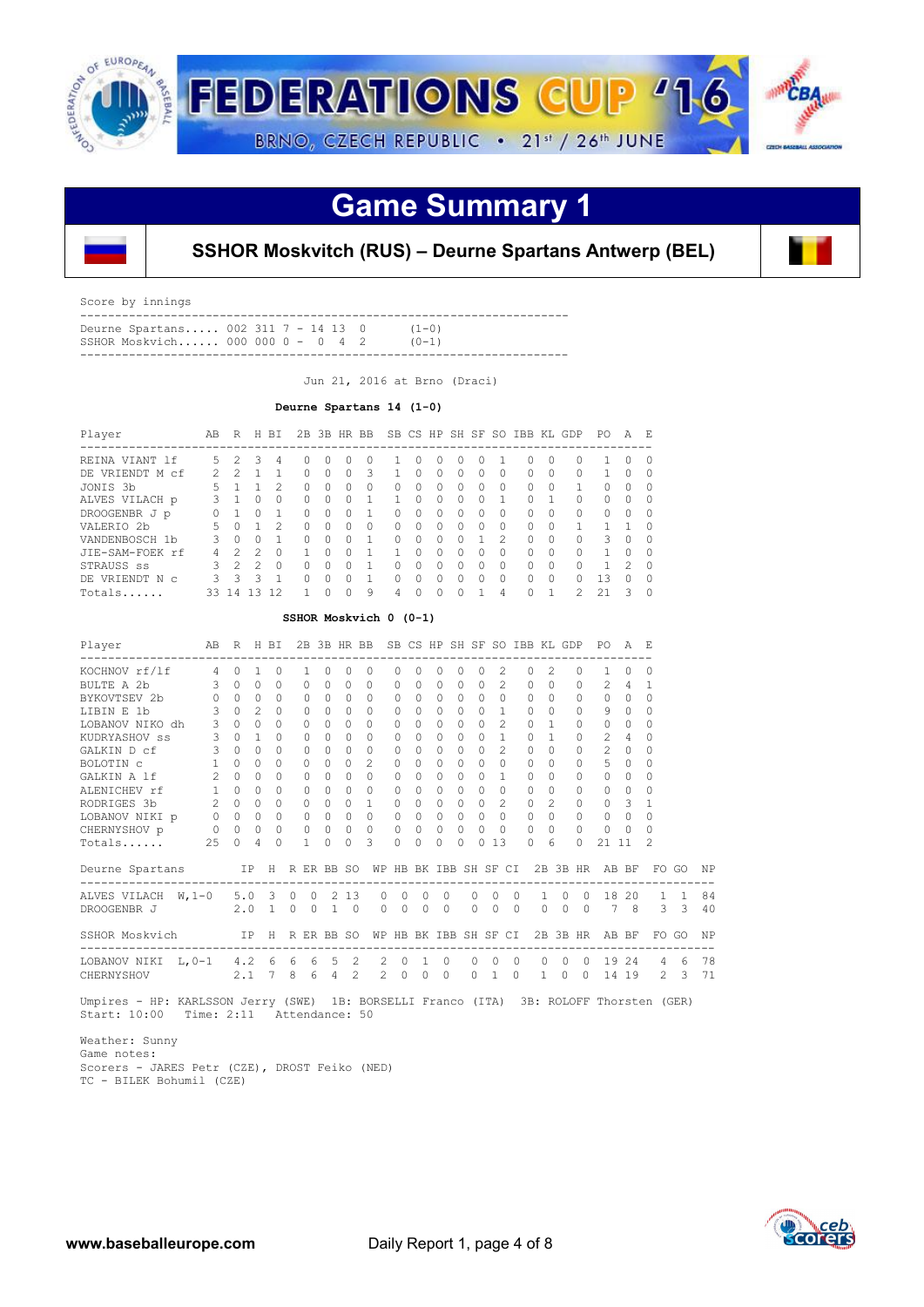

## **Game Summary 2**



**Sölvesborg Firehawks (SWE) – Buffaloes Blagoevgrad (BUL)**

Score by innings

| Buffaloes Blagoevgr. 010 000 000 - 1 3 4          |  |  |  | $(() - ]$ |  |
|---------------------------------------------------|--|--|--|-----------|--|
| Solvesborg Firehawks 211 212 00X - 9 14 1 $(1-0)$ |  |  |  |           |  |
|                                                   |  |  |  |           |  |

Jun 21, 2016 at Brno (Draci)

 **Buffaloes Blagoevgr 1 (0-1)**

| Player           | AB            | R            | H.        | BI       |           |           | 2B 3B HR BB |               |          |              |          | SB CS HP SH SF   |              |               | SO IBB   |          | KL GDP                                    | PO.            | А              | - F.     |
|------------------|---------------|--------------|-----------|----------|-----------|-----------|-------------|---------------|----------|--------------|----------|------------------|--------------|---------------|----------|----------|-------------------------------------------|----------------|----------------|----------|
| DUNDALOV 3b      | 3             | 0            | O.        | 0        | 0         |           | Ω           | $\Omega$      | 0        |              |          | $\left( \right)$ |              |               | Ω        |          | -----------------------------<br>$\Omega$ | 0              | $\mathfrak{D}$ | O        |
| PETROV Pr ss/p   | 4             | <sup>0</sup> |           | 0        | $\Omega$  | 0         | $\Omega$    | $\Omega$      | $\Omega$ | $\bigcap$    | 0        | $\Omega$         | $\Omega$     | Ω             | 0        | 0        | $\Omega$                                  | $\mathcal{P}$  | 3              |          |
| TEMELKOV SK 1f   | 4             |              | 0         | $\Omega$ | $\Omega$  | $\bigcap$ | $\Omega$    | 0             | 0        | $\Omega$     | 0        | $\Omega$         | $\Omega$     | $\Omega$      | $\Omega$ | $\Omega$ | $\Omega$                                  | $\mathcal{P}$  | $\Omega$       |          |
| DIMITROV T dh/2b | 3             | $\cap$       | 0         | $\Omega$ | $\cap$    | 0         | $\Omega$    | $\Omega$      | $\Omega$ | $\bigcap$    | 0        | $\Omega$         | $\Omega$     | 0             | $\Omega$ | 0        | $\Omega$                                  | $\Omega$       | $\bigcap$      | O        |
| TASHEV rf        | Κ             |              |           | $\cap$   | $\cap$    | Λ         | $\cap$      |               |          |              | 0        | $\Omega$         | $\Omega$     |               | $\Omega$ | $\Omega$ | $\Omega$                                  | $\mathcal{P}$  |                | ∩        |
| ANDONOV 1b       | 4             | $\cap$       | 0         | $\Omega$ | $\Omega$  | 0         | 0           | $\Omega$      | $\Omega$ | $\Omega$     | 0        | $\Omega$         | $\Omega$     | Ω             | $\Omega$ | O        | 0                                         |                | $\bigcap$      |          |
| DIMITROV D 2b    | $\mathcal{P}$ | $\cap$       | $\Omega$  | $\cap$   | $\bigcap$ | $\cap$    | $\cap$      | $\Omega$      | $\Omega$ | $\cap$       | $\Omega$ | $\Omega$         | $\cap$       |               | $\Omega$ |          | $\Omega$                                  |                | $\cap$         | ∩        |
| SHOPSKI 2b       |               | $\cap$       | $\Omega$  | $\Omega$ | $\Omega$  | 0         | $\cap$      | $\Omega$      | $\Omega$ | $\Omega$     | 0        | $\Omega$         | <sup>0</sup> |               | O        |          | $\Omega$                                  | $\Omega$       | $\bigcap$      | O        |
| KARASHTRANOV cf  | 2             | $\cap$       |           |          | $\cap$    | U         | $\Omega$    | 1             | $\Omega$ | ∩            | 0        | $\Omega$         | $\Omega$     | Ω             | $\cap$   | 0        | $\Omega$                                  | ς              | $\bigcap$      | $\cap$   |
| ANGELOV C        |               | $\cap$       | 0         | $\Omega$ | $\cap$    | 0         | 0           | $\Omega$      | $\Omega$ | O.           | O        |                  | <sup>0</sup> | $\mathcal{P}$ | $\Omega$ | O        | $\Omega$                                  | 5              | $\bigcap$      |          |
| BLAGOEV p/2b     |               | $\cap$       | $\bigcap$ | $\cap$   | $\cap$    | Λ         | $\bigcap$   | $\Omega$      | $\Omega$ | <sup>n</sup> | O        | $\Omega$         | <sup>0</sup> | Ω             | $\Omega$ | $\Omega$ | $\Omega$                                  | $\mathfrak{D}$ | $\mathcal{P}$  | $\cap$   |
| PETKOV Po p/ss   |               | $\cap$       | $\Omega$  | $\Omega$ | $\cap$    | 0         | $\Omega$    | $\Omega$      | $\Omega$ | $\cap$       | O        | $\Omega$         | $\Omega$     | $\Omega$      | $\Omega$ | $\Omega$ | $\Omega$                                  | $\Omega$       | $\mathfrak{D}$ | $\Omega$ |
| Totals           | 29            |              | 3         |          | $\cap$    | Λ         | $\cap$      | $\mathcal{P}$ |          |              |          |                  | ∩            | 6             | O        | 3        | $\Omega$                                  | 2.4            | 1 N            | Δ        |

### **Solvesborg Firehawks 9 (1-0)**

| Player                                                        | AB             | $R_{\parallel}$ |                | H BI           |              |               |                             |                |              |                         |           |          |           |               |          |          | 2B 3B HR BB SB CS HP SH SF SO IBB KL GDP |                |              |                | PO.<br>-----------        | $\mathcal{A}$           | E.                  |                 |                |
|---------------------------------------------------------------|----------------|-----------------|----------------|----------------|--------------|---------------|-----------------------------|----------------|--------------|-------------------------|-----------|----------|-----------|---------------|----------|----------|------------------------------------------|----------------|--------------|----------------|---------------------------|-------------------------|---------------------|-----------------|----------------|
| JOHNSON B 1b                                                  | .5             | $\mathfrak{D}$  | 1              | $\Omega$       |              | 0             | Ω                           | $\Omega$       | 0            | 1                       | 0         | 0        | 0         |               |          | 0        | 0                                        | $\Omega$       |              | 0              | 13                        | $\mathbf{1}$            | 0                   |                 |                |
| HALLSTEN dh                                                   | 5              | 2               | 3              | $\Omega$       |              | $\Omega$      | $\Omega$                    | $\Omega$       | $\Omega$     | $\Omega$                | $\Omega$  | 0        | $\Omega$  | $\Omega$      |          | 0        | 0                                        | $\Omega$       |              | 0              | $\Omega$                  | $\Omega$                | $\Omega$            |                 |                |
| PORTER SS                                                     | $\overline{4}$ | 3               | 2              | $\mathbf{1}$   |              | $\mathbf{1}$  | $\Omega$                    | $\Omega$       | 1            | $\Omega$                | $\cap$    | $\Omega$ | $\Omega$  | $\Omega$      |          | $\Omega$ | <sup>0</sup>                             | $\Omega$       |              | 0              | 1                         | 3                       | 0                   |                 |                |
| JOHNSON J 3b                                                  | 5              | $\overline{1}$  | $\overline{4}$ | $\mathfrak{D}$ |              | $\Omega$      | $\mathbf{1}$                | $\bigcap$      | $\cap$       | $\Omega$                | $\bigcap$ | $\Omega$ | $\Omega$  | $\Omega$      |          | 1        | <sup>n</sup>                             | 1              |              | 0              | $\Omega$                  | 3                       | 0                   |                 |                |
| JOHNSON D 2b                                                  | $\overline{4}$ | $\Omega$        | $\Omega$       | $\mathbf{1}$   |              | $\mathbf{0}$  | $\Omega$                    | $\Omega$       | $\Omega$     | 0                       | $\Omega$  | 0        | $\Omega$  |               |          | 1        | $\Omega$                                 | $\Omega$       |              | $\Omega$       | $\mathbf{1}$              | 2                       | 0                   |                 |                |
| KALLFORS cf                                                   | $\overline{4}$ | $\mathbf{1}$    | $\mathfrak{D}$ | $\mathfrak{D}$ |              | $\Omega$      | $\Omega$                    | $\bigcap$      | 1.           | 1                       | $\bigcap$ | 0        | $\bigcap$ | $\Omega$      |          | $\cap$   | $\cap$                                   | $\Omega$       |              | $\Omega$       | 3                         | $\Omega$                | $\Omega$            |                 |                |
| KIAS c                                                        | 5              | $\cap$          | $\mathbf{1}$   | $\mathbf{1}$   |              | 1             | 0                           | $\cap$         | $\cap$       | $\Omega$                | $\Omega$  | $\Omega$ | $\Omega$  | $\Omega$      |          | 1        | $\cap$                                   | $\Omega$       |              | $\Omega$       | 6                         | 1                       | 0                   |                 |                |
| TRUDEL rf                                                     | $\overline{4}$ | $\Omega$        | $\mathbf{1}$   | $\Omega$       |              | $\Omega$      | $\Omega$                    | $\Omega$       | $\Omega$     | $\Omega$                | $\Omega$  | $\Omega$ | $\Omega$  | $\Omega$      |          | 1        | $\Omega$                                 | 1              |              | $\Omega$       | 1                         | $\Omega$                | $\Omega$            |                 |                |
| FAHLIN rf                                                     | $\Omega$       | $\bigcap$       | $\Omega$       | <sup>0</sup>   |              | $\Omega$      | $\Omega$                    | $\Omega$       | $\Omega$     | $\Omega$                | $\Omega$  | 0        | $\Omega$  | $\Omega$      |          | $\Omega$ | $\cap$                                   | $\Omega$       |              | $\Omega$       | $\Omega$                  | $\Omega$                | $\Omega$            |                 |                |
| SEGRE 1f                                                      | $\mathbf{1}$   | $\Omega$        | $\Omega$       | 0              |              | 0             | $\Omega$                    | $\Omega$       | 1            | 0                       | $\Omega$  | $\Omega$ | $\Omega$  | $\Omega$      |          | 1        | $\Omega$                                 | 1              |              | 0              | 1                         | $\Omega$                | $\Omega$            |                 |                |
| CALSON 1f                                                     | $\Omega$       | $\cap$          | $\Omega$       | $\mathbf{1}$   |              | 0             | $\Omega$                    | $\cap$         | $\mathbf{1}$ | $\Omega$                | $\bigcap$ | $\Omega$ | $\Omega$  | $\mathbf{1}$  |          | $\Omega$ | $\Omega$                                 | $\Omega$       |              | $\Omega$       | $\Omega$                  | $\Omega$                | 0                   |                 |                |
| TALBERT p                                                     | $\Omega$       | $\Omega$        | $\Omega$       | $\Omega$       |              | $\Omega$      | $\Omega$                    | $\Omega$       | $\Omega$     | $\Omega$                | $\Omega$  | $\Omega$ | $\Omega$  | $\Omega$      |          | $\Omega$ | $\cap$                                   | $\Omega$       |              | $\Omega$       | $\mathbf{1}$              | 3                       | $\mathbf{1}$        |                 |                |
| KARLSSON p                                                    | 0              | $\Omega$        | $\Omega$       | $\Omega$       |              | 0             | 0                           | $\Omega$       | $\Omega$     | 0                       | $\Omega$  | $\Omega$ | $\Omega$  | $\Omega$      |          | $\Omega$ | $\Omega$                                 | $\Omega$       |              | $\Omega$       | $\Omega$                  | $\overline{1}$          | $\Omega$            |                 |                |
| Totals                                                        | 37             | 9               | 14             | 8              |              | $\mathcal{L}$ | 1                           | $\Omega$       | 4            | $\mathfrak{D}$          | $\Omega$  | 0        | $\Omega$  | $\mathcal{L}$ |          | 5        | $\Omega$                                 | 3              |              | $\Omega$       | 27 14                     |                         | 1                   |                 |                |
| Buffaloes Blagoevgr IP                                        |                |                 |                | H              |              |               | R ER BB SO                  |                |              | WP HB BK IBB SH SF CI   |           |          |           |               |          |          |                                          |                |              | 2B 3B HR       |                           | AB BF                   |                     | FO GO           | NP             |
| BLAGOEV L, 0-1                                                | 6.0 14         |                 |                |                | 9            | 7             | 2                           | $\overline{4}$ |              | $\Omega$<br>$\Omega$    | $\Omega$  | 0        |           | $\Omega$      | 2        |          | $\Omega$                                 | $\mathfrak{D}$ | $\mathbf{1}$ | $\Omega$       |                           | 31 35                   | $7\overline{ }$     | $7\phantom{.0}$ | 96             |
| PETKOV Po                                                     |                |                 | 1.0            | $\overline{0}$ | $\circ$      | $\circ$       | 2                           | $\mathbf{1}$   |              | $\mathbf{0}$<br>$\circ$ | $\Omega$  | $\Omega$ |           | $\circ$       | $\circ$  |          | $\Omega$                                 | $\circ$        | $\circ$      | $\overline{0}$ |                           |                         | $3 \quad 5 \quad 1$ | $\mathbf{1}$    | 19             |
| PETROV Pr                                                     |                | 1.0             |                | $\mathbf{0}$   | $\mathbf{0}$ | $\circ$       | $\Omega$                    | $\Omega$       |              | $\Omega$<br>$\circ$     | $\Omega$  | $\Omega$ |           | $\Omega$      | $\Omega$ |          | $\Omega$                                 | $\Omega$       | $\Omega$     | $\Omega$       | 3                         | $\overline{\mathbf{3}}$ | $\mathbf{1}$        | 2               | 9              |
| Solvesborg Firehawks<br>-------------------------             |                |                 | IP             | H              |              |               | R ER BB SO<br>------------- |                |              | WP HB BK IBB SH SF CI   |           |          |           |               |          |          | ------------                             |                |              | 2B 3B HR       | AB                        | BF                      | -----------         | FO GO           | NP             |
| TALBERT W, 1-0                                                |                |                 | 8.0 2          |                | $\mathbf{1}$ | 1             | - 2                         | 6              |              | $\Omega$<br>1           | $\Omega$  | $\Omega$ |           | 1             | $\Omega$ |          | $\Omega$                                 | 0              | $\Omega$     | $\Omega$       | 26                        | 30                      |                     |                 | 5 13 107       |
| KARLSSON                                                      |                | 1.0             |                | $\mathbf{1}$   | $\circ$      | $\circ$       | $\Omega$                    | $\circ$        |              | $\circ$<br>$\circ$      | 0         | $\Omega$ |           | $\Omega$      | $\circ$  |          | $\circ$                                  | 0              | 0            | $\circ$        | 3                         | $\overline{\mathbf{3}}$ | 2                   | $\circ$         | $\overline{7}$ |
| Hmpires HD, DDIDVI Prostigal: (CEP) 1D, DOLOPP Bharaton (CPD) |                |                 |                |                |              |               |                             |                |              |                         |           |          |           |               |          |          |                                          |                |              |                | 2D. DODGETTT Exerce (TEA) |                         |                     |                 |                |

 Umpires - HP: PRIBYL Frantisek (CZE) 1B: ROLOFF Thorsten (GER) 3B: BORSELLI Franco (ITA) Start: 14:30 Time: 2:00 Attendance: 100

 Weather: Sunny Game notes: Scorers – MOSTEK Filip (CZE), KUCKOVA Romana (CZE) TC – VALLES Jordi (ESP)

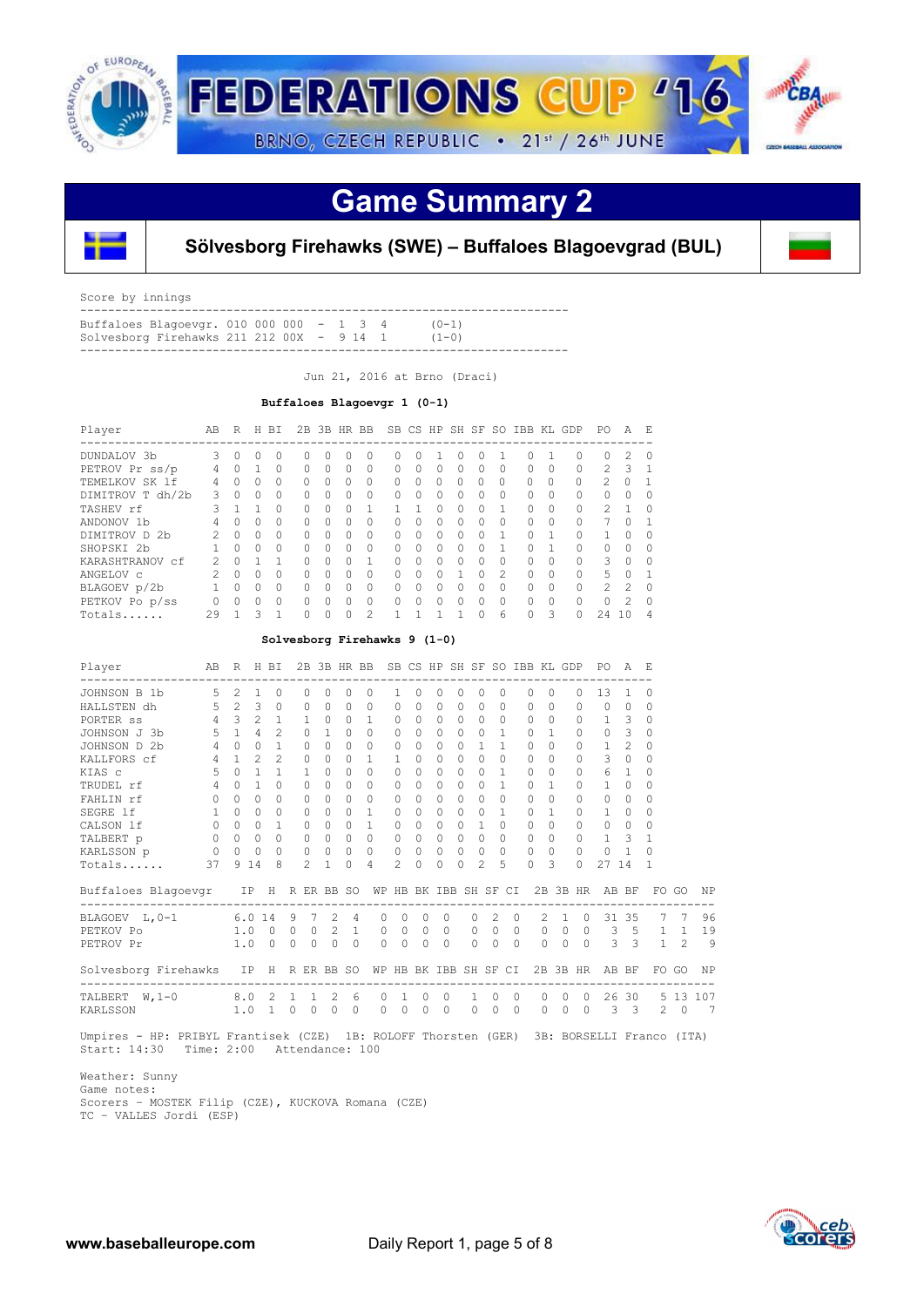

## **Game Summary 3**



### **Draci Brno (CZE) – Apollo Bratislava (SVK)**

Score by innings

| Apollo Bratislava 001 010 0 - 2 6 1              |  |  |  | $(0-1)$ |  |
|--------------------------------------------------|--|--|--|---------|--|
| Draci Brno 019 002 $X = 12 \quad 1 \qquad (1-0)$ |  |  |  |         |  |
|                                                  |  |  |  |         |  |

Jun 21, 2016 at Brno (Draci)

#### **Apollo Bratislava 2 (0-1)**

| Player         | AB                | R        | Н | BI       | 2B       | 3B HR BB |          |          |   |              |   | SB CS HP SH SF |              | SO.           | IBB KL   |        | GDP      | PO.      | $\mathcal{A}$ | F.       |
|----------------|-------------------|----------|---|----------|----------|----------|----------|----------|---|--------------|---|----------------|--------------|---------------|----------|--------|----------|----------|---------------|----------|
| BRUNEGRAF ss   |                   | O        | 0 | 0        |          |          |          | 0        |   |              | Λ | Ω              |              |               | 0        |        | 0        | 0        |               |          |
| PAKSI ss       |                   | U        |   | 0        | 0        | 0        | 0        | 0        | 0 | $\Omega$     | 0 | $\Omega$       |              |               | $\Omega$ | 0      | 0        |          |               | 0        |
| HORACEK dh     |                   |          |   | $\Omega$ | 0        | O        | $\Omega$ | 0        |   |              | 0 | 0              | 0            |               | O        | 0      | 0        | O        |               |          |
| BARRETO 3b/1b  |                   |          |   |          | 0        | O        | $\Omega$ |          | O |              | O | 0              | 0            |               | O        | 0      | $\Omega$ |          | $\Omega$      |          |
| VACLAVIK cf/3b | 3                 | 0        |   | $\Omega$ | 0        | O        | 0        | 0        | 0 | $\cup$       | 0 | 0              |              |               | $\Omega$ | 0      | $\Omega$ | 2        | $\bigcap$     | 0        |
| ZILAVY 1b      | $\mathcal{D}_{1}$ | $\Omega$ | 0 | $\Omega$ | 0        | 0        | $\Omega$ | $\Omega$ | 0 | <sup>0</sup> | 0 | 0              | 0            | 0             | O        | 0      | $\Omega$ | 5        | $\Omega$      | 0        |
| JAROSIK 1f     |                   | $\Omega$ | 0 | $\Omega$ | O        | $\Omega$ | $\Omega$ | $\Omega$ | O | <sup>0</sup> | O | $\Omega$       | $\Omega$     |               | O        | O      | $\Omega$ | 0        | $\Omega$      |          |
| GOTTSCHALL M C | 3                 | $\cap$   | 0 | $\Omega$ | O        | 0        | $\Omega$ | 0        | 0 | <sup>0</sup> | Ω | $\Omega$       | <sup>0</sup> | $\mathcal{L}$ | $\Omega$ |        | $\Omega$ |          |               | $\Omega$ |
| BUKVA 2b       | 3                 | $\Omega$ | 1 | $\Omega$ | $\Omega$ | O        | $\Omega$ | $\Omega$ | 0 | <sup>0</sup> | Ω | 0              | 0            |               | O        | O      | $\Omega$ |          |               |          |
| REPASKY lf/cf  | 2                 | $\Omega$ | 0 | $\Omega$ | O        | O        | $\Omega$ | $\Omega$ | Ω | <sup>0</sup> | O | 0              | $\Omega$     | $\mathcal{L}$ | 0        | O      | $\Omega$ | 3        | $\Omega$      |          |
| KOKAVEC p      |                   | $\Omega$ | 0 | $\Omega$ | $\Omega$ | O        | $\Omega$ | $\Omega$ | O | 0            | 0 | $\Omega$       | 0            |               | $\Omega$ | $\cap$ | $\Omega$ | $\Omega$ | $\Omega$      | Ω        |
| BORAROS rf     |                   | U        | 0 | $\Omega$ | O        | O        | $\Omega$ | $\Omega$ |   |              | O | 0              |              |               | O        | O      | $\Omega$ |          | $\Omega$      |          |
| ORLICKY rf     |                   |          |   | $\Omega$ | Ω        | U        | $\Omega$ | $\Omega$ |   |              | Ω | Ω              | $\Omega$     |               | O        | O      | $\cap$   |          | $\cap$        |          |
| GOTTSCHALL R p |                   | U        | 0 | $\Omega$ | Λ        |          | $\Omega$ | $\Omega$ |   |              | Λ | O              |              |               | $\Omega$ |        | $\cap$   | $\cap$   |               |          |
| ROMAN p/cf     |                   | O.       | 0 | $\Omega$ | Ω        | Λ        | $\Omega$ | $\Omega$ |   | ∩            | Ω | 0              | $\Omega$     |               | O        | O      | $\cap$   | 2        | $\Omega$      |          |
| Totals         | 28                | 2        | 6 |          |          |          |          |          |   | $\Omega$     | 0 | 0              |              | 12            | O        |        | 0        | 18       |               |          |

### **Draci Brno 12 (1-0)**

| Player                        |                | AB R H BI           |                       |                |          |               |                |                | 2B 3B HR BB SB CS HP SH SF SO IBB KL GDP |                          |          |                |                |          |                      |          |            |             |          |           | PO.                 | A E            |          |                                 |    |
|-------------------------------|----------------|---------------------|-----------------------|----------------|----------|---------------|----------------|----------------|------------------------------------------|--------------------------|----------|----------------|----------------|----------|----------------------|----------|------------|-------------|----------|-----------|---------------------|----------------|----------|---------------------------------|----|
| HAJTMAR J 2b                  | $\overline{4}$ | $2^{\circ}$         | $\mathcal{L}$         | $\Omega$       |          | $\Omega$      |                | $\Omega$       | $\mathbf{1}$                             | $\mathcal{L}$            | 0        | $\Omega$       | $\Omega$       | 0        | $\Omega$             |          | $\Omega$   | $\Omega$    |          | $\Omega$  | 0                   | 3              | $\Omega$ |                                 |    |
| HAJTMAR A rf                  | $2^{\circ}$    |                     | $2 \quad 2$           | $\mathcal{L}$  |          | $\mathbf{1}$  | $\Omega$       | $\Omega$       | $\mathbf{1}$                             | $\mathbf{1}$             | $\Omega$ | $\Omega$       | $\mathbf{1}$   | $\Omega$ | $\Omega$             |          | $\Omega$   | $\Omega$    |          |           | $2^{\circ}$         | $\Omega$       | $\Omega$ |                                 |    |
| CHROUST P ss                  | 4 1 2          |                     |                       | $\overline{4}$ |          | $\mathbf{1}$  | $\overline{0}$ |                | $0 \quad 0$                              | $\Omega$                 | $\Omega$ | $\Omega$       | $\circ$        |          | $\Omega$<br>$\Omega$ |          | $\Omega$   | $\Omega$    |          | $\Omega$  | $\Omega$            | 1 1            |          |                                 |    |
| JARVIS dh                     |                | $3 \quad 0$         | $\circ$               | $\Omega$       |          | $\Omega$      | $\Omega$       | $\Omega$       | $\mathbf{1}$                             | $\Omega$                 | $\cap$   | $\Omega$       | $\Omega$       | $\Omega$ | $\Omega$             |          | $\Omega$   | $\Omega$    |          | $\bigcap$ | $\Omega$            | $\Omega$       | $\Omega$ |                                 |    |
| MOSTEK pr                     |                | $0\quad 1\quad 0$   |                       | $\Omega$       |          | $\Omega$      | $\Omega$       | $\cap$         | $\Omega$                                 | $\mathbf{1}$             | $\Omega$ | $\Omega$       | $\Omega$       | $\Omega$ | $\Omega$             |          | $\Omega$   | $\Omega$    |          | $\Omega$  | $\Omega$            | $\Omega$       | $\Omega$ |                                 |    |
| KREMLACEK 1b                  |                | $2 \quad 2 \quad 1$ |                       | $\overline{1}$ |          | $\Omega$      | $\Omega$       | $\Omega$       | $\mathbf{1}$                             | $\Omega$                 | $\Omega$ | 1              | $\Omega$       | $\Omega$ | $\Omega$             |          | $\Omega$   | $\Omega$    |          |           | 7                   | $\Omega$       | $\Omega$ |                                 |    |
| POLANSKY 3b                   |                | 4   2   2   2   1   |                       |                |          |               | $\Omega$       | $\Omega$       | $\Omega$                                 | $\circ$                  | $\Omega$ | $\Omega$       | $\circ$        | $\Omega$ | $\mathbf{1}$         |          | $\Omega$   | $\Omega$    |          | $\Omega$  | $\mathbf{0}$        | $\mathfrak{D}$ | $\Omega$ |                                 |    |
| DERHAK C                      |                | $3 \t0 \t1$         |                       |                | $\Omega$ | $\Omega$      | $\circ$        | $\Omega$       | $\mathbf{1}$                             | $\mathbf{1}$             | $\Omega$ | $\Omega$       | $\overline{0}$ | $\Omega$ | $\mathbf{1}$         |          | $\Omega$   | $\Omega$    |          | $\Omega$  | 11                  | 1              | $\Omega$ |                                 |    |
| ONDRACEK 1f                   | $\overline{2}$ |                     | $1 \quad 1$           | $\mathcal{L}$  |          | $\Omega$      | $\Omega$       | $\Omega$       | $\Omega$                                 | $\mathfrak{D}$           | $\cap$   | $\Omega$       | $\Omega$       | 2        | $\Omega$             |          | $\bigcap$  | $\Omega$    |          |           | $\mathbf{1}$        | $\Omega$       |          |                                 |    |
| DUBOVY cf                     |                | $3 \t1 \t1 \t0$     |                       |                |          | $\Omega$      | $\Omega$       |                | $0 \quad 1$                              | $\mathbf{1}$             | $\cap$   | $\Omega$       | $\Omega$       |          | $\Omega$<br>$\Omega$ |          | $\Omega$   | $\Omega$    |          | $\Omega$  | $\Omega$            | $\cap$         | $\Omega$ |                                 |    |
| CHROUST R p                   |                | $\overline{0}$      | $0\quad 0$            | $\circ$        |          | $\Omega$      | $\circ$        | $\Omega$       | $\Omega$                                 | $\Omega$                 | $\Omega$ | $\Omega$       | $\Omega$       | $\Omega$ | $\Omega$             |          | $\Omega$   | $\Omega$    |          | $\Omega$  | $\Omega$            | $\mathbf{1}$   | $\Omega$ |                                 |    |
| SANDERSIUS p                  | $\circ$        | $\circ$             | $\bigcirc$            | $\Omega$       |          | $\Omega$      | $\circ$        | $\Omega$       | $\Omega$                                 | $\circ$                  | $\Omega$ | $\circ$        | $\circ$        | $\circ$  | $\circ$              |          | $\circ$    | $\circ$     |          | $\Omega$  | $\circ$             | $\Omega$       | $\Omega$ |                                 |    |
| Totals                        |                | 27 12 12 12         |                       |                |          | $\mathcal{L}$ | $\Omega$       | $\Omega$       | 6                                        | 8                        | $\Omega$ | $\mathbf{1}$   | $\overline{1}$ | 2        | $\mathfrak{D}$       |          | $\Omega$   | $\Omega$    |          | $\Omega$  | 21                  | 8              | 1        |                                 |    |
| Apollo Bratislava             |                |                     |                       |                |          |               |                |                | IP H R ER BB SO WP HB BK IBB SH SF CI    |                          |          |                |                |          |                      |          |            |             |          |           | 2B 3B HR AB BF      |                |          | FO GO                           | NP |
| GOTTSCHALL R $L, 0-1$ 2.2 6 7 |                |                     |                       |                |          | 6             |                | 1 1            | $\mathbf{1}$                             | $\overline{1}$           | $\circ$  | $\Omega$       |                |          | $1 \quad 1$          | $\Omega$ |            | $2^{\circ}$ | $\Omega$ | $\circ$   |                     | 13 17          |          | $\mathcal{E}$<br>$\overline{4}$ | 55 |
| <b>ROMAN</b>                  |                |                     | 2.1 3 3 3 4 1         |                |          |               |                |                | $\Omega$                                 | $\circ$                  | $\circ$  | $\circ$        |                | $\circ$  | $\circ$              |          | $0\qquad1$ |             | $\circ$  |           | $0$ 9 13 5 0        |                |          |                                 | 54 |
| KOKAVEC                       |                |                     | $1.0$ 3 2 2 1         |                |          |               |                | $\overline{0}$ |                                          | $\mathbf{1}$<br>$\Omega$ | $\circ$  | $\overline{0}$ |                |          | $0 \quad 1$          | $\Omega$ |            | $\Omega$    | $\Omega$ |           | $0 \quad 5 \quad 7$ |                |          | $2 \quad 1$                     | 30 |
| Draci Brno                    |                | IP H R ER BB SO     |                       |                |          |               |                |                | WP HB BK IBB SH SF CI                    |                          |          |                |                |          |                      |          |            |             |          | 2B 3B HR  | AB BF               |                |          | FO GO                           | NP |
| CHROUST R                     |                |                     | $4.2 \quad 5 \quad 2$ |                |          | $\mathbf{1}$  | $\overline{1}$ | 8              | $\Omega$                                 | $\Omega$                 | $\Omega$ | $\Omega$       |                | $\Omega$ | $\Omega$             | $\Omega$ |            | $\bigcap$   | $\Omega$ | $\Omega$  | 19                  | 20             | 3        | 3                               | 90 |
| SANDERSIUS W, 1-0             |                |                     | $2.1 \t1 \t0$         |                |          | $\mathbf{0}$  | $\circ$        | $\overline{4}$ | 0                                        | $\circ$                  | $\circ$  | $\circ$        |                | $\circ$  | $\circ$              | $\circ$  |            | 0           | 0        | $\circ$   | 9                   | 9              | $\circ$  | 3                               | 36 |

 Umpires - HP: SUROVYAGIN Boris (RUS) 1B: MATULIK Roman (SVK) 3B: JACOBS Jean-Paul (BEL) Start: 19:00 Time: 2:25 Attendance: 100

 Weather: Sunny Game notes: SCORERS: KUCKOVA Romana (CZE), JARES Petr (CZE) TC: VALLES Jordi (ESP)

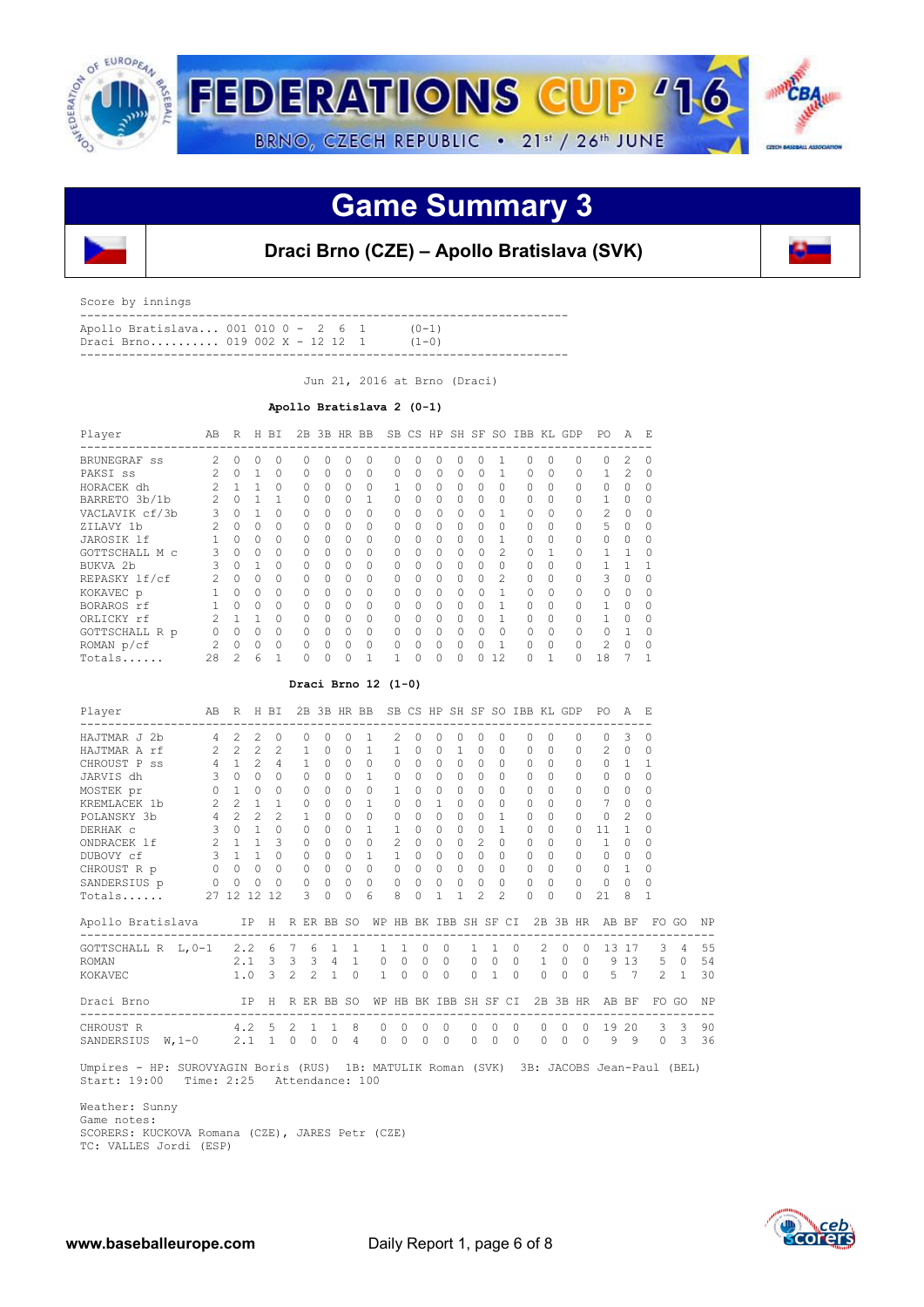

# **Technical Appointments**

## **Wednesday June 22nd**

| Game            | At time | <b>Venue</b>           | Pool         | Home team                     |   | <b>Visiting team</b>         |
|-----------------|---------|------------------------|--------------|-------------------------------|---|------------------------------|
| 4               | 10:00   | <b>Brno</b>            | $\mathsf{A}$ | Buffaloes Blagoevgrad (BUL)   |   | <b>SSHOR Moskvitch (RUS)</b> |
| <b>Umpires:</b> |         | Jean-Paul Jacobs (BEL) |              | Frantisek Pribyl (CZE)        |   | Roman Matulik (SVK)          |
| Scorers:        |         | Filip Capka (CZE)      |              | Romana Kuckova (CZE)          |   |                              |
| T.C.:           |         | Bohumil Bilek (CZE)    |              |                               |   |                              |
|                 |         |                        |              |                               |   |                              |
| Game            | At time | <b>Venue</b>           | Group        | <b>Home team</b>              |   | <b>Visiting team</b>         |
| 5               | 14:30   | <b>Brno</b>            | $\mathsf{A}$ | Apollo Bratislava (SVK)       | ш | Solvesborg Firehawks (SWE)   |
| <b>Umpires:</b> |         | Franco Borselli (ITA)  |              | Boris Surovyagin (RUS)        |   | Frantisek Pribyl (CZE)       |
| Scorers:        |         | Filip Capka (CZE)      |              | Petr Jares (CZE)              |   | Feiko Drost (NED)            |
| T.C.:           |         | Bohumil Bilek (CZE)    |              |                               |   |                              |
|                 |         |                        |              |                               |   |                              |
| Game            | At time | <b>Venue</b>           | <b>Group</b> | <b>Home team</b>              |   | <b>Visiting team</b>         |
| 6               | 19:00   | <b>Brno</b>            | $\mathsf{A}$ | Deurne Spartans Antwerp (BEL) |   | Draci Brno (CZE)             |
| <b>Umpires:</b> |         | Jerry Karlsson (SWE)   |              | Thorston Roloff (GER)         |   | Boris Surovyagin (RUS)       |
| Scorers:        |         | Petr Jares (CZE)       |              | Romana Kuckova (CZE)          |   |                              |
| T.C.:           |         | Jordi Valles (ESP)     |              |                               |   |                              |